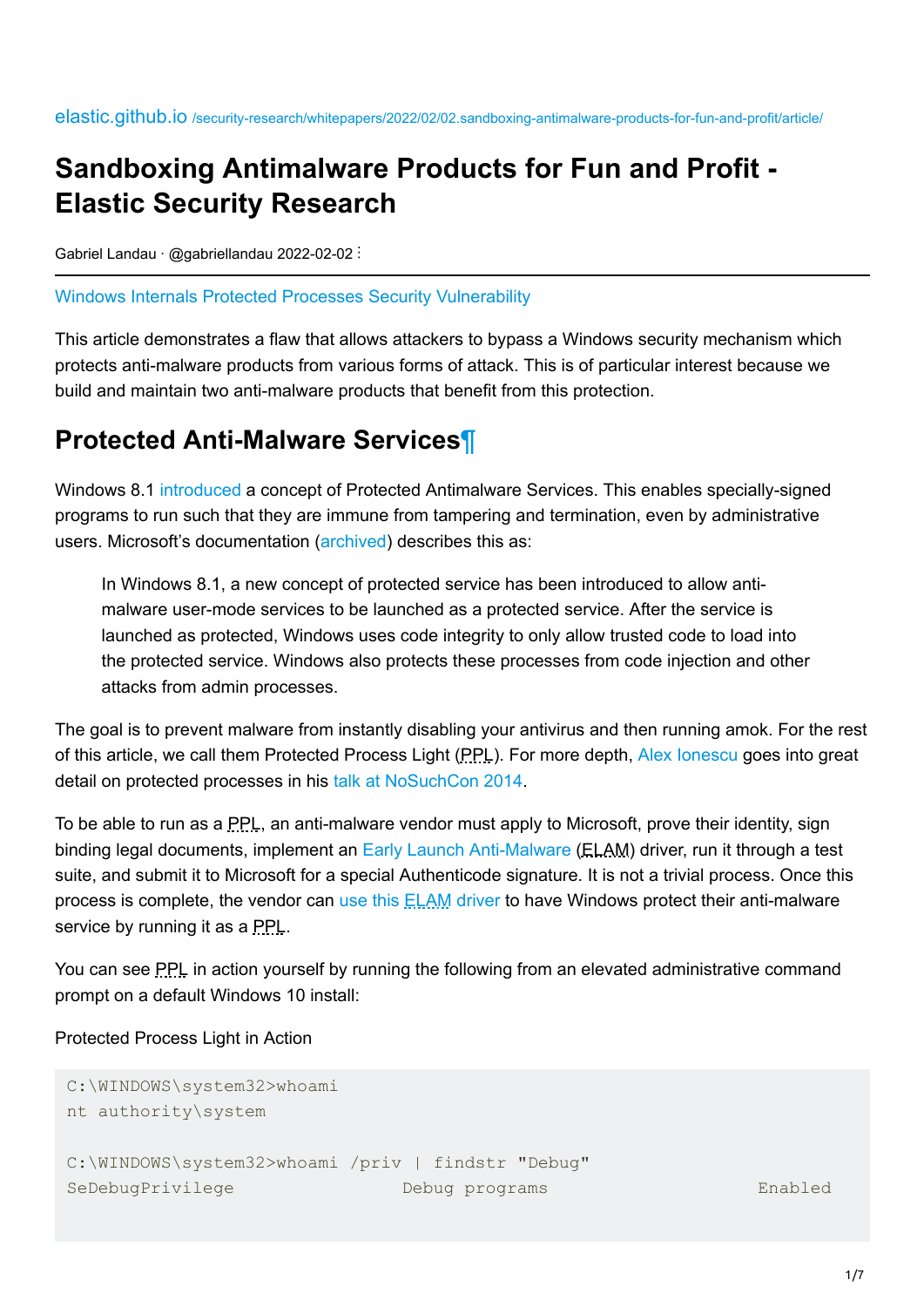```
C:\WINDOWS\system32>taskkill /f /im MsMpEng.exe
ERROR: The process "MsMpEng.exe" with PID 2236 could not be terminated.
Reason: Access is denied.
```
As you can see here, even a user running as SYSTEM (or an elevated administrator) with [SeDebugPrivilege](https://devblogs.microsoft.com/oldnewthing/20080314-00/?p=23113) cannot terminate the PPL Windows Defender anti-malware Service (MsMpEng.exe). This is because non-PPL processes like taskkill.exe cannot obtain handles with the PROCESS TERMINATE access right to PPL processes using APIs such as [OpenProcess.](https://docs.microsoft.com/en-us/windows/win32/api/processthreadsapi/nf-processthreadsapi-openprocess)

In summary, Windows attempts to protect PPL processes from non-PPL processes, even those with administrative rights. This is both documented and implemented. That being said, with PROCESS TERMINATE blocked, let's see if there are other ways we can interfere with it instead.

## <span id="page-1-0"></span>**Windows Tokens**[¶](#page-1-0)

A Windows token can be thought of as a security credential. It says who you are and what you're allowed to do. Typically when a user runs a process, that process runs with their token and can do anything the user can do. Some of the most important data within a token include:

- User identity
- Group membership (e.g. Administrators)
- Privileges (e.g. SeDebugPrivilege)
- Integrity level

[Tokens are a critical part of Windows authorization. Any time a Windows thread accesses a securable](https://docs.microsoft.com/en-us/windows/win32/secauthz/securable-objects) [object, the OS performs a security check. It compares the thread's effective token against the security](https://docs.microsoft.com/en-us/windows/win32/secauthz/security-descriptors) [descriptor of the object being accessed. You can read more about tokens in the Microsoft access token](https://docs.microsoft.com/en-us/windows/win32/secauthz/access-tokens) documentation and the Elastic blog post that [introduces Windows tokens.](https://www.elastic.co/blog/introduction-to-windows-tokens-for-security-practitioners)

#### <span id="page-1-1"></span>**Sandboxing Tokens**[¶](#page-1-1)

Some applications, such as web browsers, have been repeated targets of exploitation. Once an attacker successfully exploits a browser process, the exploit payload can perform any action that the browser process can perform. This is because it shares the browser's token.

To mitigate the damage from such attacks, web browsers have moved much of their code into lowerprivilege worker processes. This is typically done by creating a restricted security context called a sandbox. When a sandboxed worker needs to perform a privileged action on the system, such as saving a downloaded file, it can ask a non-sandboxed "broker" process to perform the action on its behalf. If the sandboxed process is exploited, the goal is to limit the payload's ability to cause harm to only resources accessible by the sandbox.

While modern sandboxing involves several components of OS security, one of the most important is a low-privilege, or restricted, token. New sandbox tokens can be created with APIs such as [CreateRestrictedToken](https://docs.microsoft.com/en-us/windows/win32/api/securitybaseapi/nf-securitybaseapi-createrestrictedtoken). Sometimes a sandboxed process needs to lock itself down after performing some initialization. The [AdjustTokenPrivileges](https://docs.microsoft.com/en-us/windows/win32/api/securitybaseapi/nf-securitybaseapi-adjusttokenprivileges) and [AdjustTokenGroups](https://docs.microsoft.com/en-us/windows/win32/api/securitybaseapi/nf-securitybaseapi-adjusttokengroups) APIs allow this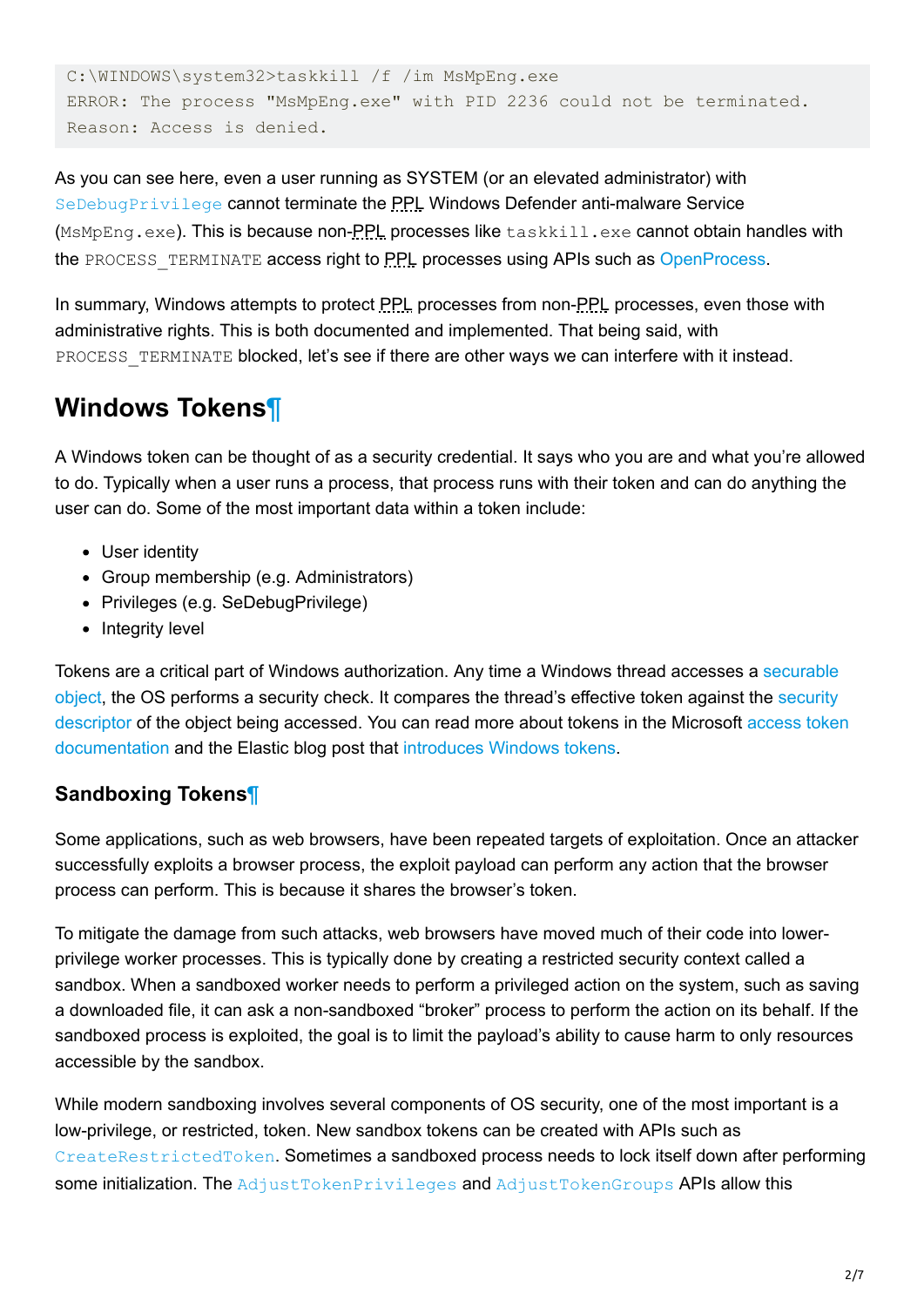adjustment. These APIs enable privileges and groups to be "forfeit" from an existing process's token in such a way that they cannot be restored without creating a new token outside the sandbox.

One [commonly used sandbox](https://chromium.googlesource.com/chromium/src/+/master/docs/design/sandbox.md) today is part of Google Chrome. Even some [security products](https://www.microsoft.com/security/blog/2018/10/26/windows-defender-antivirus-can-now-run-in-a-sandbox/) are getting into sandboxing these days.

### <span id="page-2-0"></span>**Accessing Tokens**[¶](#page-2-0)

Windows provides the **[OpenProcessToken](https://docs.microsoft.com/en-us/windows/win32/api/processthreadsapi/nf-processthreadsapi-openprocesstoken) API** to enable interaction with process tokens. MSDN states that one must have the PROCESS QUERY INFORMATION right to use OpenProcessToken. Since a non-protected process can only get PROCESS QUERY LIMITED INFORMATION access to a PPL process (note the LIMITED), it is seemingly impossible to get a handle to a PPL process's token. However, MSDN is incorrect in this case. With only PROCESS QUERY LIMITED INFORMATION, we can successfully open the token of a protected process. [James Forshaw](https://twitter.com/tiraniddo) explains this documentation discrepancy in more depth, showing the underlying [de-compiled kernel code](https://www.tiraniddo.dev/2017/05/reading-your-way-around-uac-part-2.html).

Tokens are themselves securable objects. As such, regular access checks still apply. The effective token of the thread attempting to access the token is checked against the security descriptor of the token being accessed for the requested access rights (TOKEN\_QUERY, TOKEN\_WRITE, TOKEN\_IMPERSONATE, etc). For more detail about access checks, see the Microsoft article, ["How Access Checks Work](https://docs.microsoft.com/en-us/windows/win32/secauthz/how-dacls-control-access-to-an-object)."

# <span id="page-2-1"></span>**The Attack**[¶](#page-2-1)

[Process Hacker](https://github.com/processhacker/processhacker/releases/tag/v2.39) provides a nice visualization of token security descriptors. Taking a look at Windows Defender's (MsMpEng.exe) token, we see the following Discretionary Access Control List (DACL):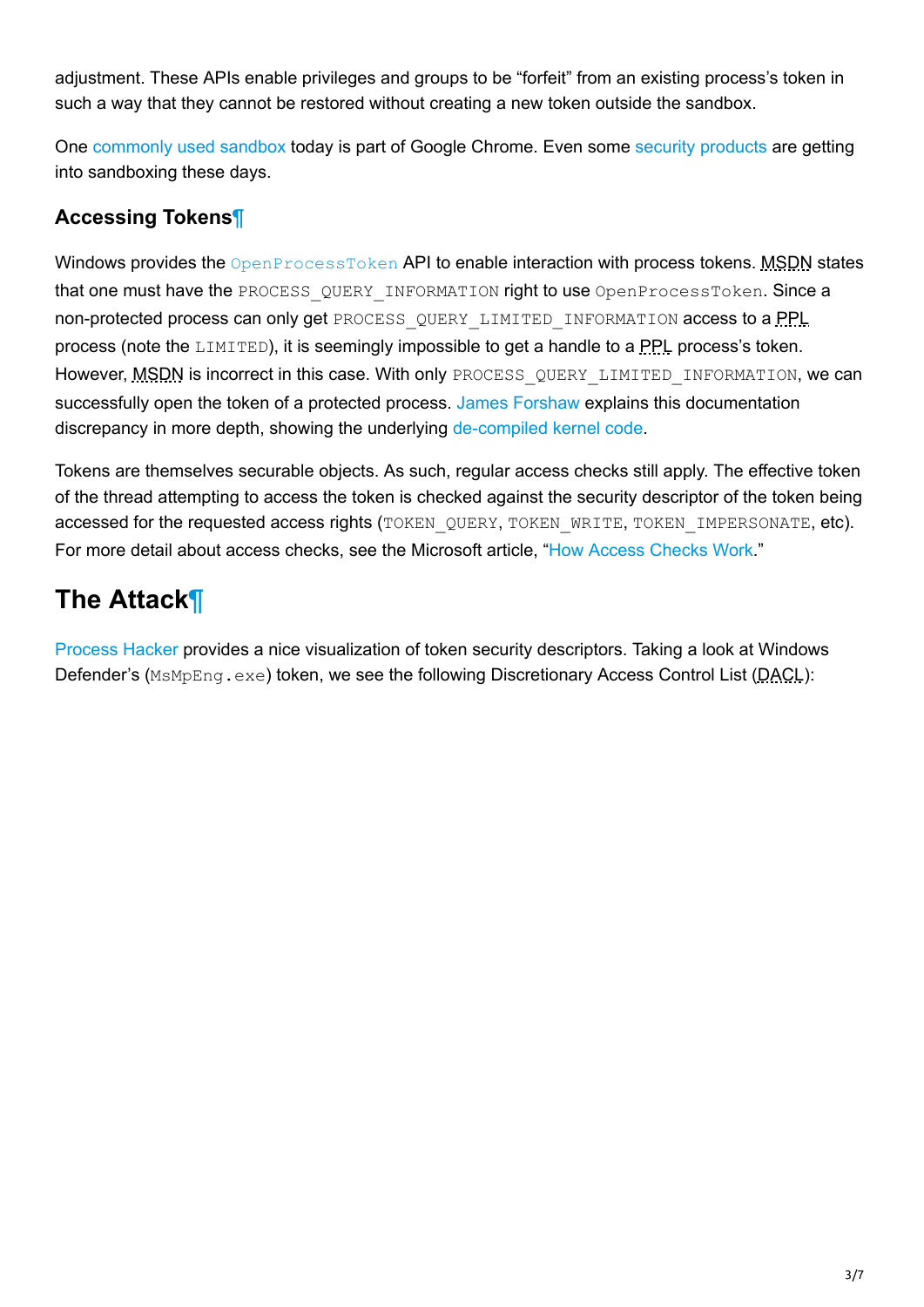|                                                                         | Advanced Security Settings for Token                                                                                                       |                                                                          |                                                | □ | $\times$ |
|-------------------------------------------------------------------------|--------------------------------------------------------------------------------------------------------------------------------------------|--------------------------------------------------------------------------|------------------------------------------------|---|----------|
| Owner:<br>Permissions                                                   | SYSTEM Change<br>Auditing                                                                                                                  |                                                                          |                                                |   |          |
| Permission entries:                                                     | For additional information, double-click a permission entry. To modify a permission entry, select the entry and click Edit (if available). |                                                                          |                                                |   |          |
| Type<br><b>显 Allow</b><br>Allow<br>82<br>82<br>Allow<br><b>SZ</b> Allow | Principal<br><b>SYSTEM</b><br><b>OWNER RIGHTS</b><br>WinDefend<br>Administrators (DESKTOP-JUQJSEC\Administrators)                          | Access<br><b>Full control</b><br>Execute<br><b>Full control</b><br>Query | Inherited from<br>None<br>None<br>None<br>None |   |          |
| Add                                                                     | View<br>Remove                                                                                                                             |                                                                          |                                                |   |          |

Note that the SYSTEM user has full control over the token. This means, unless some other mechanism is protecting the token, a thread [running as SYSTEM](https://powersploit.readthedocs.io/en/latest/Privesc/Get-System/) can modify the token. When such modification is possible, it violates the desired "PPL is protected from administrators" design goal.

#### <span id="page-3-0"></span>**Demo**[¶](#page-3-0)

Alas, there is no other mechanism protecting the token. Using this technique, an attacker can forcefully remove all privileges from the MsMpEng.exe token and reduce it from [system to untrusted integrity](https://docs.microsoft.com/en-us/windows/win32/secauthz/mandatory-integrity-control). Being nerfed to untrusted integrity prevents the victim process from accessing most securable resources on the system, quietly incapacitating the process without terminating it.

In this video, the attacker could have further restricted the token, but the privilege and integrity changes were sufficient to prevent MsMpEng.exe from detecting and blocking a Mimikatz execution. We felt this illustrated a valid proof of concept.

## <span id="page-3-1"></span>**Defense**[¶](#page-3-1)

Newer versions of Windows include an undocumented feature called "trust labels." Trust labels are part of the [System Access Control List](https://docs.microsoft.com/en-us/windows/win32/ad/retrieving-an-objectampaposs-sacl) (SACL), an optional component of every security descriptor. Trust labels allow Windows to restrict specific access rights to certain types of protected processes. For example, Windows [protects](https://www.elastic.co/blog/protecting-windows-protected-processes) the \KnownDlls object directory from [modification by malicious administrators](https://www.elastic.co/blog/detect-block-unknown-knowndlls-windows-acl-hardening-attacks-cache-poisoning-escalation) using a trust label. We can see this with [WinObjEx64](https://github.com/hfiref0x/WinObjEx64):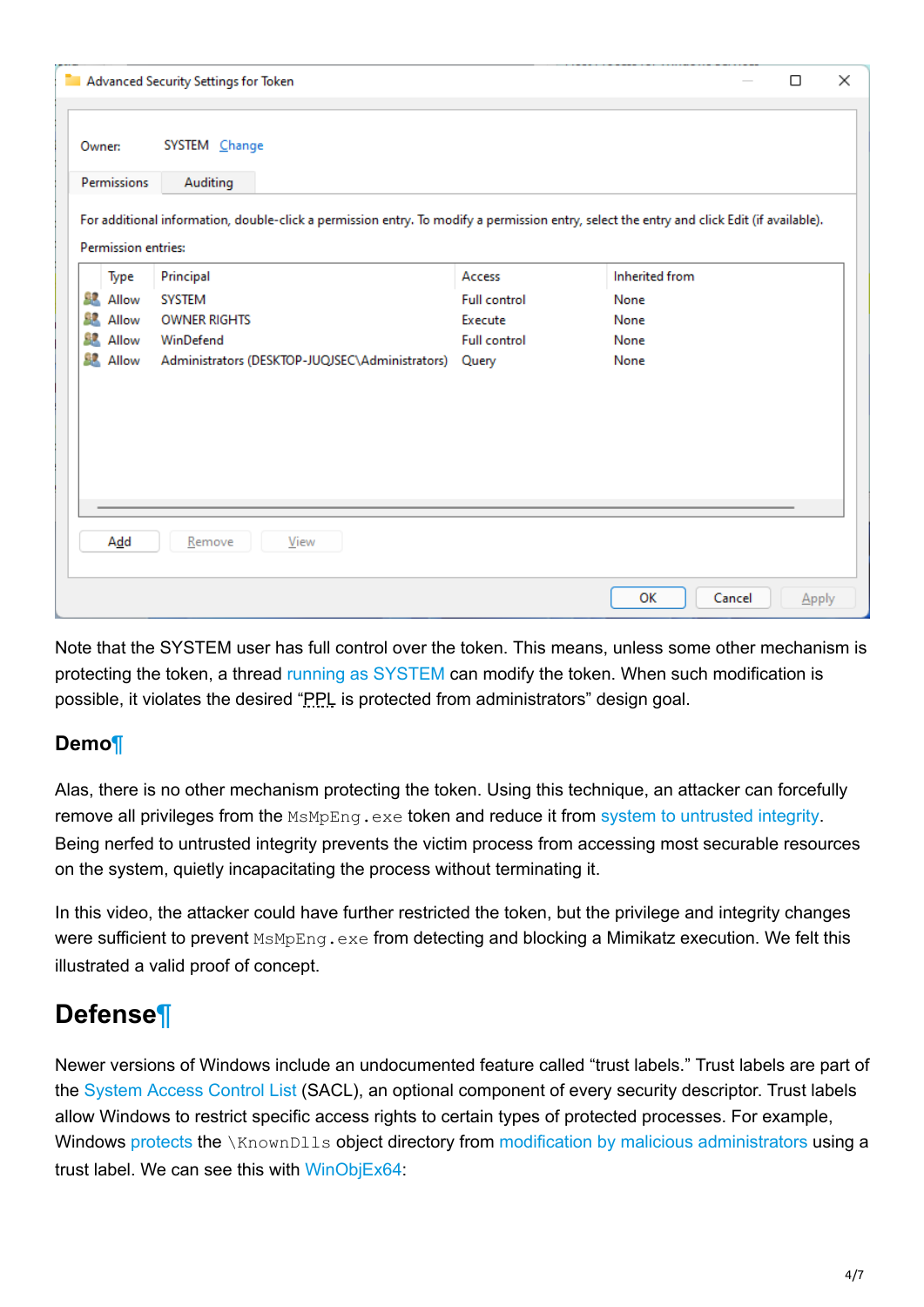| Security Descriptor (\KnownDlls)                                                                 | □                                                                  | ×                                                                  |                                                                         |                                                                                                                                      |                                                                               |  |  |  |  |  |
|--------------------------------------------------------------------------------------------------|--------------------------------------------------------------------|--------------------------------------------------------------------|-------------------------------------------------------------------------|--------------------------------------------------------------------------------------------------------------------------------------|-------------------------------------------------------------------------------|--|--|--|--|--|
| [S-1-5-32-544] 'BUILTIN\Administrators' [Alias]<br>Owner:                                        |                                                                    |                                                                    |                                                                         |                                                                                                                                      |                                                                               |  |  |  |  |  |
| AceType<br>ACL                                                                                   | AceFlags                                                           | AccessMask                                                         | SID                                                                     | Domain Wame                                                                                                                          | UseName                                                                       |  |  |  |  |  |
| AccessAllowed<br>AccessAllowed<br>AccessAllowed<br>AccessAllowed<br>AccessAllowed<br><b>SACL</b> | 0x00000000<br>0x00000000<br>0x00000000<br>0x00000000<br>0x00000000 | 0x000F000F<br>0x00020003<br>0x00020003<br>0x00020003<br>0x00020003 | S-1-5-32-544<br>$S-1-1-0$<br>$S-1-15-2-1$<br>$S-1-5-12$<br>$S-1-15-2-2$ | <b>BUILTIN</b> Administrators<br>Everyone<br>APPLICATION PACKAGE AUTHORIT<br>NT AUTHORITY RESTRICTED<br>APPLICATION PACKAGE AUTHORIT | Alias<br>WellKnownGroup<br>WellKnownGroup<br>WellKnownGroup<br>WellKnownGroup |  |  |  |  |  |
| TrustLabel                                                                                       | 0x00000000                                                         | 0x00020003                                                         | S-1-19-512-8192                                                         | N/A                                                                                                                                  | <b>Unknown</b><br>OK                                                          |  |  |  |  |  |
| DACL Entries: 5, SACL Entries: 1<br>                                                             |                                                                    |                                                                    |                                                                         |                                                                                                                                      |                                                                               |  |  |  |  |  |

Like  $\chi_{\text{nownDlls}}$ , tokens are securable objects, and thus it is possible to protect them against modification by malicious administrators. Elastic Security does this, in fact, and is immune to this attack, by denying TOKEN WRITE access to processes with a trust label below "Anti-Malware Light." Because this protection is applied at runtime, however, there is still a brief window of vulnerability until it can apply the trust label.

Ideally, Windows would apply such a trust label to each PPL process's token as it is created. This would eliminate the race condition and fix the vulnerability in the PPL mechanism. There is precedent. With a kernel debugger, we can see that Windows is already protecting the System process' token on Windows (21H1 shown below) with a trust label:

Trust Label on System Process Token

```
1: kd> dx -r1 (((nt! OBJECT HEADER*)((@$cursession.Processes[0x4]-
>KernelObject->Token->Object - sizeof(nt! OBJECT HEADER)) & ~0xf))-
>SecurityDescriptor & ~0xf)
(((nt!_OBJECT_HEADER*)((@$cursession.Processes[0x4]->KernelObject->Token-
>Object - sizeof(nt! OBJECT HEADER)) & ~0xf))->SecurityDescriptor & ~0xf)
: 0xffffe00649c46c20
1: kd> !sd 0xffffe00649c46c20
->Revision: 0x1
\rightarrowSbz1 : 0x0
->Control : 0x8814
             SE_DACL_PRESENT
            SE SACL PRESENT
            SE SACL AUTO INHERITED
            SE_SELF_RELATIVE
->Owner : S-1-5-32-544
->Group : S-1-5-32-544
\rightarrowDacl :
```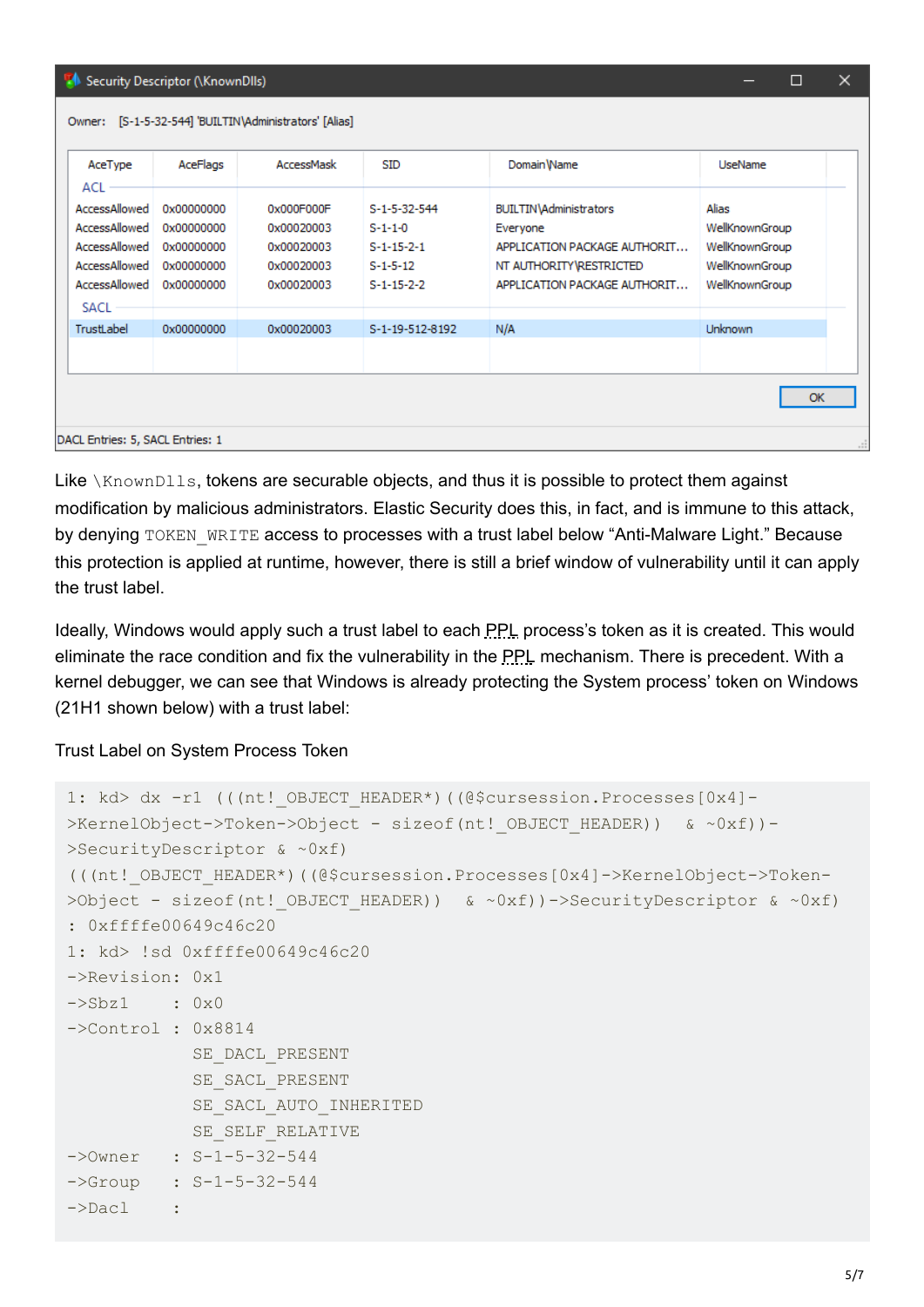```
->Dacl : ->AclRevision: 0x2
\rightarrowDacl : \rightarrowSbz1 : 0x0
->Dacl : ->AclSize : 0x1c
->Dacl : ->AceCount : 0x1
->Dacl : ->Sbz2 : 0x0
->Dacl : ->Ace[0]: ->AceType: ACCESS ALLOWED ACE TYPE
->Dacl : ->Ace[0]: ->AceFlags: 0x0
->Dacl : ->Ace[0]: ->AceSize: 0x14
->Dacl : ->Ace[0]: ->Mask : 0x000f01ff
->Dacl : ->Ace[0]: ->SID: S-1-5-18
->Sacl :
->Sacl : ->AclRevision: 0x2
->Sacl : ->Sbz1 : 0x0
->Sacl : ->AclSize : 0x34
->Sacl : ->AceCount : 0x2
\rightarrowSacl : \rightarrowSbz2 : 0x0
->Sacl : ->Ace[0]: ->AceType: SYSTEM_MANDATORY_LABEL_ACE_TYPE
->Sacl : ->Ace[0]: ->AceFlags: 0x0
\rightarrowSacl : \rightarrowAce[0]: \rightarrowAceSize: 0x14
->Sacl : ->Ace[0]: ->Mask : 0x00000001
->Sacl : ->Ace[0]: ->SID: S-1-16-16384
->Sacl : ->Ace[1]: ->AceType: SYSTEM PROCESS TRUST LABEL ACE TYPE
->Sacl : ->Ace[1]: ->AceFlags: 0x0
->Sacl : ->Ace[1]: ->AceSize: 0x18
->Sacl : ->Ace[1]: ->Mask : 0x00020018
->Sacl : ->Ace[1]: ->SID: S-1-19-1024-8192
```
The SYSTEM PROCESS TRUST LABEL ACE TYPE access control entry limits access to READ CONTROL, TOKEN QUERY, and TOKEN QUERY SOURCE (0x00020018) unless the caller is a WinTcb protected process (SID  $S-1-19-1024-8192$ ). That SID can be interpreted as follows:

- 1: [Revision 1](https://github.com/gabriellandau/ctypes-windows-sdk/blob/0a5bfaa9385391038a7d31928b14d6fe5b76fa97/cwinsdk/um/winnt.py#L1794)
- 19: SECURITY PROCESS TRUST AUTHORITY
- $\bullet$  1024: [SECURITY\\_PROCESS\\_PROTECTION\\_TYPE\\_FULL\\_RID](https://github.com/gabriellandau/ctypes-windows-sdk/blob/0a5bfaa9385391038a7d31928b14d6fe5b76fa97/cwinsdk/um/winnt.py#L2100)
- 8192: [SECURITY\\_PROCESS\\_PROTECTION\\_LEVEL\\_WINTCB\\_RID](https://github.com/gabriellandau/ctypes-windows-sdk/blob/0a5bfaa9385391038a7d31928b14d6fe5b76fa97/cwinsdk/um/winnt.py#L2104)

#### <span id="page-5-0"></span>**Mitigation**[¶](#page-5-0)

Alongside this article, we are releasing an update to the [PPLGuard](https://github.com/elastic/PPLGuard) proof-of-concept that protects all running anti-malware **PPL** processes against this attack. It includes example code that anti-malware products can employ to protect themselves. Here it is in action, protecting Defender:

## <span id="page-5-1"></span>**Disclosure**[¶](#page-5-1)